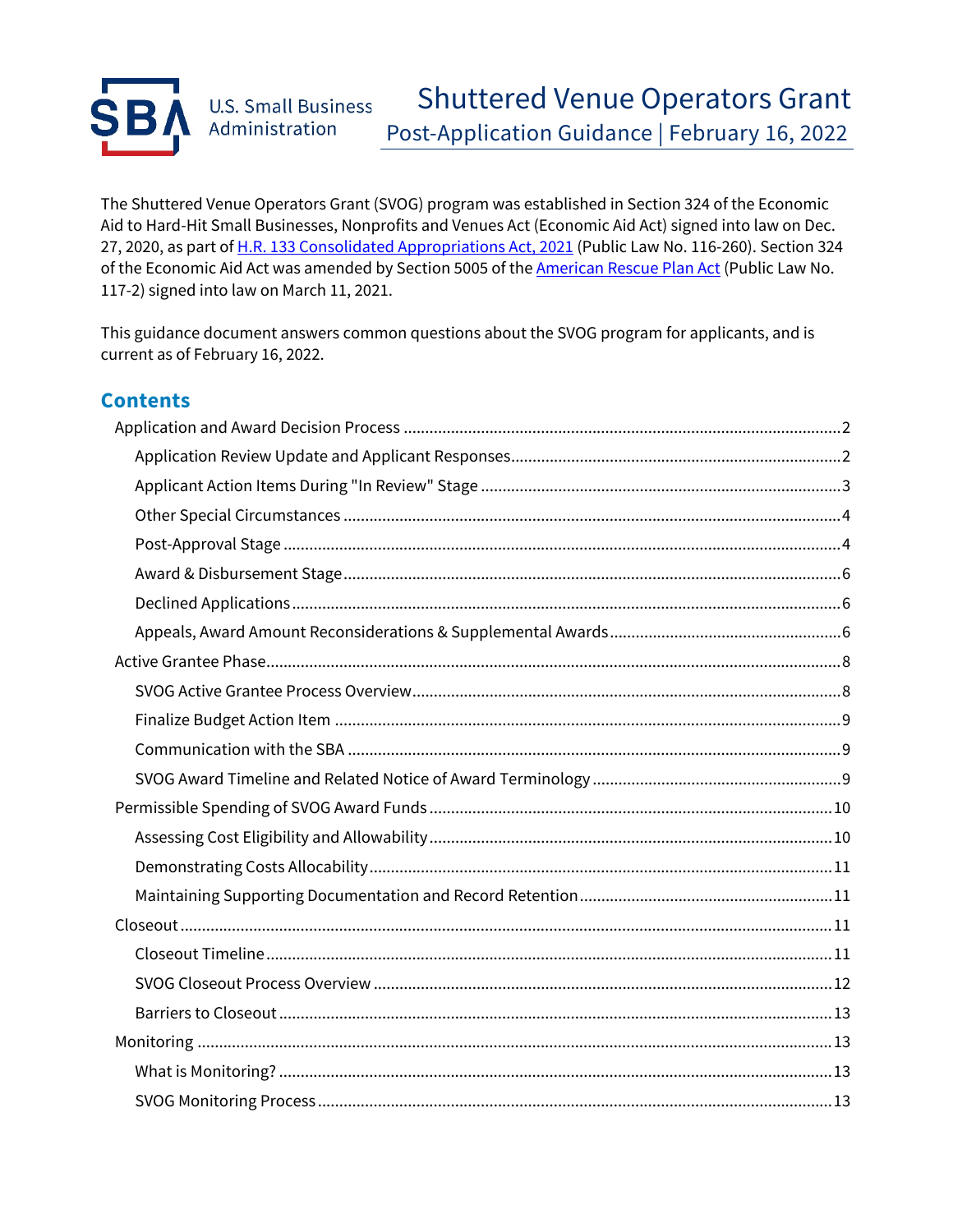# <span id="page-1-0"></span>**Application and Award Decision Process**

## <span id="page-1-1"></span>**Application Review Update and Applicant Responses**

**The SBA began processing applications in order of priority in April 2021 and issuing grant award decisions in late May 2021.** 

As of February 10, 2022, the SBA has issued decisions on 100% of all initial 17,637 applications.

SVOG Applicants receive communications from the SBA via the contact information provided on their application. Changes or updates to the contact information on file with SVOG must be made by contacting customer service via [svogrant@sba.gov](mailto:svogrant@sba.gov) or by calling 1-800-659-2955. Maintaining up-to-date contact information for your current authorized representative is crucial, as only the authorized representative will receive notifications about information requests and available documents. *These communications are time sensitive, so please review carefully for the applicable deadlines.*

Official SVOG communications are sent from an @sba.gov email address, typicall[y noresponse@sba.gov](mailto:noresponse@sba.gov) or [svogrant@sba.gov.](mailto:svogrant@sba.gov) For some email applications, the email address will show as coming from "noreply@salesforce.com; on behalf of [noresponse@sba.gov.](mailto:noresponse@sba.gov)" In some circumstances SVOG Customer Service will follow up on an email or action item via phone. These legitimate calls are made from official SBA phone numbers, and can be verified via an email from an @sba.gov address. To verify further, you can log in to your SBA account on the SVOG Application Portal to view any required action items and contact [svogrant@sba.gov](mailto:svogrant@sba.gov) for more information.

**The SBA provides status updates throughout the decision-making process.** You may receive email status updates for several reasons, including that your:

- o award is finalized and you need to execute your pre-award documents;
- $\circ$  application has been reviewed and additional documentation or information is required;
- o application has been reviewed and declined (see below for appeal information);
- $\circ$  award amount is being reconsidered and additional documentation or information is required;
- $\circ$  application is eligible for appeal and additional documentation or information is required;
- supplemental award is ready and you need to execute your pre-award documents.

**When you receive a status update from the SBA, log in to the SVOG Application Portal to complete all required action items.**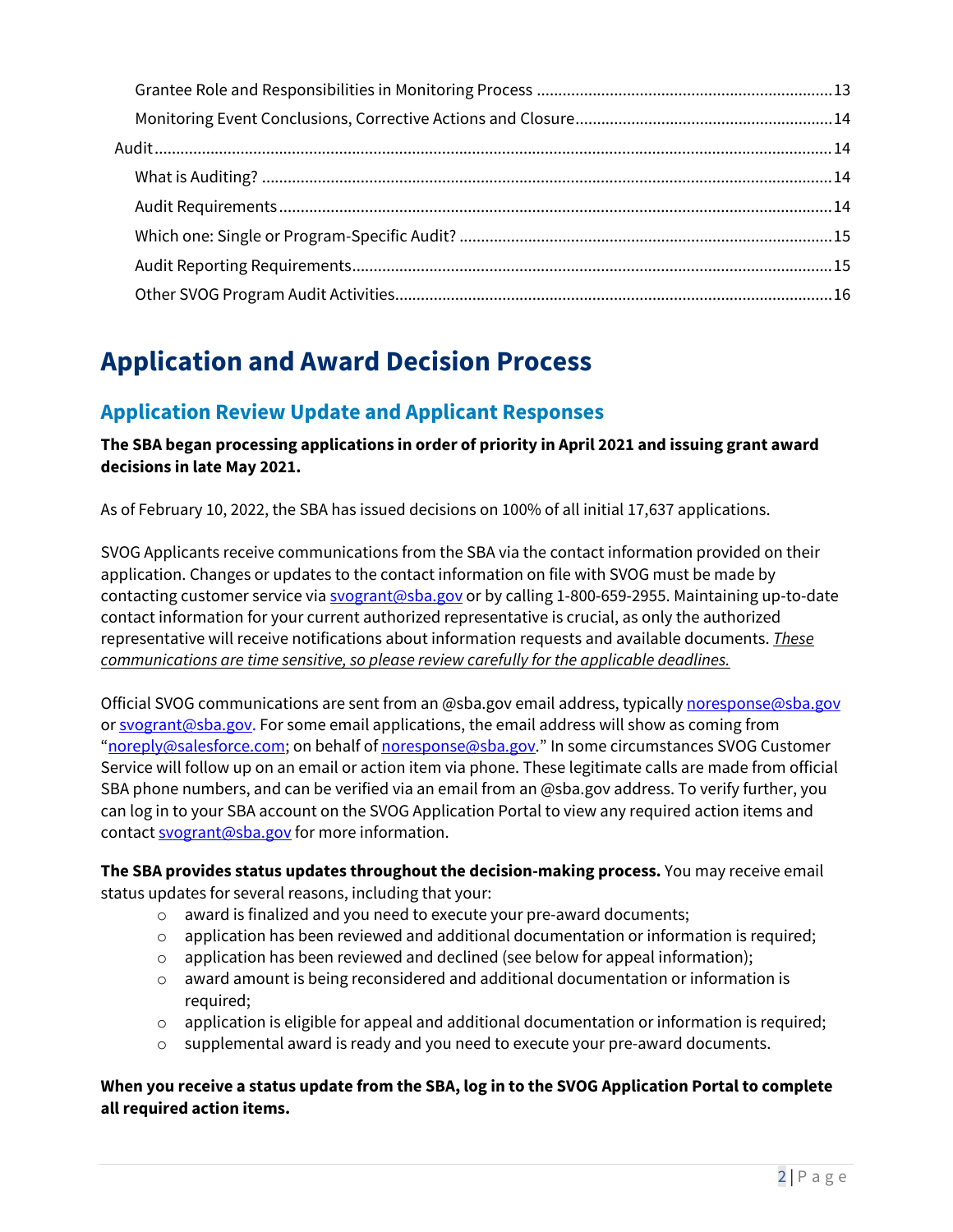You may click the link in the email or enter **https://www.svograntportal.sba.gov/s/** directly into your browser.

After logging in, click the "Funding Request Name" to open your application.

- Status Update will appear in the top left of the page.
- Action Items are at the top right of the page.
	- o Click there and follow the instructions provided.
	- o *Action Items are time sensitive, please review carefully for your applicable deadlines.*

#### **If you have questions about completing Action Items, please contact the SBA.**

For general assistance, call the Office of Disaster Assistance's Customer Service Center:

Phone: 1-800-659-2955; Monday through Friday, 8 am to 8 pm ET Email: [svogrant@sba.gov](mailto:svogrant@sba.gov)

For in-depth assistance, contact SBA's resource partners:

You can identify partners in your area by visiting [www.sba.gov/local-assistance.](http://www.sba.gov/local-assistance)

#### **You may request to withdraw an application by emailing [svogrant@sba.gov.](mailto:svogrant@sba.gov)**

The request must be sent from the email address used to create the SVOG application, and must include:

- 1. Subject Line: "Request to Withdraw SVOG Application"
- 2. Email Message:
	- SVOG application number
	- Email address used to create the application
	- Entity name, address, and phone number
	- Name of person making the request
		- $\circ$  Request must be made by applicant or authorized representative named in the application
	- Reason the applicant is requesting to withdraw the application

## <span id="page-2-0"></span>**Applicant Action Items During "In Review" Stage**

#### **After review and prior to approval or decline, you may need to complete an Action Item. Possible Action Items include:**

- 1. Technical Corrections: Your application has been reviewed, but additional information or documentation of specific requirements is needed.
	- You will receive an email advising you of the Action Item
	- After logging in to the portal, you will see a checklist advising you of the additional information or documentation to provide
	- Follow the instructions provided in the portal to upload and submit the requested information
	- You have 14 days to complete this Action Item
- 2. 4506T: The IRS could not process your 4506T for various reasons.
	- You will receive an email advising you of the Action Item
	- After logging in to the portal, you will see a new 4506T checklist. You may make corrections, if needed
	- Review and sign the document
	- Follow the instructions provided in the portal to upload and submit the document
	- You have 14 days to complete this Action Item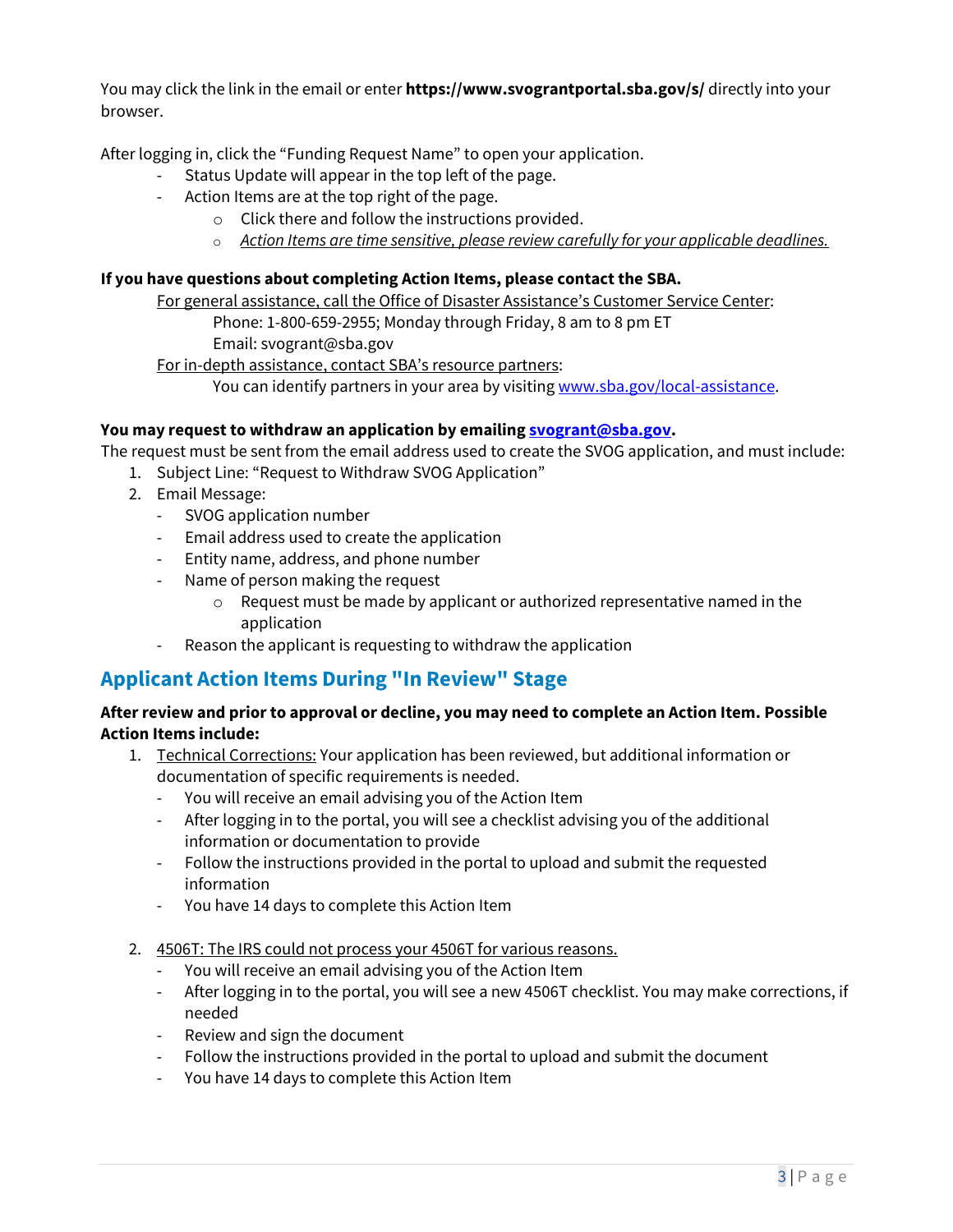- 3. Do Not Pay: Your name or entity name appears on the Department of Treasury's Do Not Pay (DNP) list. Your status must be corrected or cleared prior to Award.
	- You will receive an email advising you of the Action Item
	- After logging into the portal, you will see information regarding where and why your name appears on the Do Not Pay list
	- Follow the instructions provided to contact the source of your Do Not Pay status:
		- o Visit [Do Not Pay Privacy Program \(treasury.gov\),](https://fiscal.treasury.gov/dnp/privacy-program.html#:%7E:text=Data%20Correction%20Process%20%20%20%20Data%20Source,delinquent%20fed%20...%20%207%20more%20rows%20)
		- o Scroll down to "Data Correction Process,"
		- o Find the row for the match source, and
		- o Use the Contact Information to contact the source and correct or clear your status
	- In the portal, follow the instructions for notifying the SBA that you cleared or corrected your status
	- You have 30 days to clear or correct a DNP status

## <span id="page-3-0"></span>**Other Special Circumstances**

#### **A small number of applicants may receive an email from SVOG indicating their tax transcript was returned with "No Record Found". If you receive such an email, follow these instructions:**

Step 1:

- Verify with the Internal Revenue Service (IRS) that your 2019 Federal Tax Return has been received and processed.
- The IRS provides a few toll-free numbers to assist you, depending on your circumstance:
	- $\circ$  For applicants who filed a Form 1040, call 800-829-1040, from 7 a.m. to 7 p.m. local time,
	- $\circ$  For applicants who filed Form 1065, 1120, or 1120-S, call 800-829-4933, from 7 a.m. to 7 p.m. local time, or
	- $\circ$  For applicants who filed Form 990 or 990-EZ, call 877-829-5500, from 8 a.m. to 5 p.m. local time.

Step 2:

- If the IRS tells you that your tax return has been received and processed, please follow the instructions to fill out another 4506-T and ensure that all information is correct.
- If the IRS indicates that your tax return has been received but not processed, proceed to step 3.

Step 3:

• Contact the Taxpayer Advocate Service (TAS). The TAS is an independent organization within the IRS designed to help if you have tax problems that you cannot resolve on your own [\(Home](https://www.taxpayeradvocate.irs.gov/) - [Taxpayer Advocate Service \(irs.gov\)\)](https://www.taxpayeradvocate.irs.gov/). In the interest of helping your tax return get processed, please contact the TAS to inquire if their services can assist you. Additionally, you can directly request assistance at Submit a request for assistance [- Taxpayer Advocate Service \(irs.gov\).](https://www.taxpayeradvocate.irs.gov/contact-us/submit-a-request-for-assistance/)

## <span id="page-3-1"></span>**Post-Approval Stage**

#### **After approval and prior to disbursement, you may need to complete an Action Item. Possible Action Items include:**

- 1. Notice of Award (SBA Form 1222 / NOA): Your application is approved, and your Award amount is finalized. You must sign and return your Notice of Award prior to disbursement.
	- You will receive an email advising you of the Action Item
	- After logging in to the portal, you will see a checklist advising you of the additional information or documentation to provide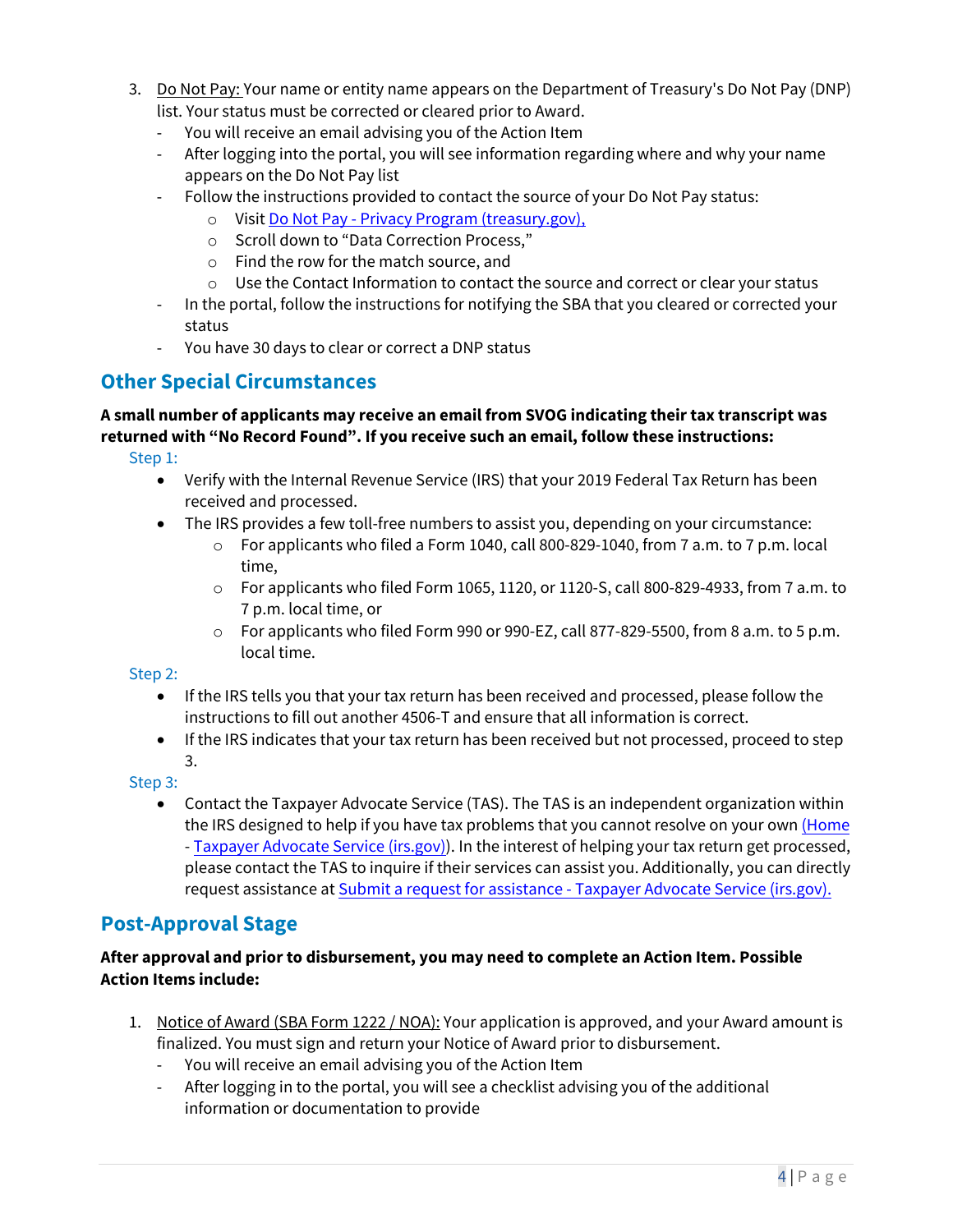- Follow the instructions provided in the portal to upload and submit the requested information
- You have 7 days to complete this Action Item
- Additional notes on Form 1222:
	- $\circ$  The "Project Period" on the Form 1222 is the granting period for issuing an SVOG NOA —this does not correspond with the allowable time period to incur costs
	- $\circ$  The "Budget Period" indicates the time you are permitted to spend the grant award
	- $\circ$  You may spend the grant on costs incurred between March 1, 2020, and December 31, 2021 (or June 30, 2022, if you receive a supplemental award)
- 2. Special Conditions (SBA Form 1222 Addendum): Your application is approved, and your Award amount is finalized. You must fulfill, or agree to fulfill, any listed Special Conditions prior to disbursement.
	- You will receive an email advising you of the Action Item
	- After logging in to the portal, you will see your Notice of Award and any Addendum identifying Special Condition documents that must be uploaded at the same time as the signed Notice of Award
	- Follow the instructions provided in the portal to upload and submit the requested information
	- You have 7 days to complete this Action Item
	- Additional notes on Form 1222 Addendum:
		- $\circ$  You may be asked for a copy of your 2020 federal tax filings. Most applicants were required to submit 2019 federal tax filings in the initial application. For fiscal year filers, the Form 1222 Addendum requirement is to provide a copy of their most recent tax year filings.
		- $\circ$  You may have seen a condition on the Addendum and/or the Portal which read "You are required to upload a final 425 and Supporting Documents within 15 days of receipt of your final disbursement."

*Update* - In subsequent Form 1222 updates, SBA corrected the Addendum language to clarify the SF-425 submission and closeout timelines. Specifically, the SBA asks grantees to submit the SF-425 document within 15 days after expending all SVOG award funds. The maximum allowable time is 120 days after the end of their Budget Period to prepare closeout materials and initiate the closeout process. As outlined in the [Closeout](#page-10-2) section below, a grantee initiates closeout of their SVOG award when they respond to the Expense Report action item.

- o If you have less than 500 employees or more than 10,000 employees, you do **not** need to initial line 10 of the additional program assurances.
- 3. Budget Revision: Your application is approved, but your possible Award amount is higher than the Proposed Budget you provided on your application. You must revise your budget to receive the additional funds or confirm you wish to receive the smaller grant award.
	- You will receive an email advising you of the Action Item
	- After logging in to the portal, you will see a checklist advising you of the additional information or documentation to provide
	- Follow the instructions provided in the portal to upload and submit the requested information
	- You have 14 days to complete this Action Item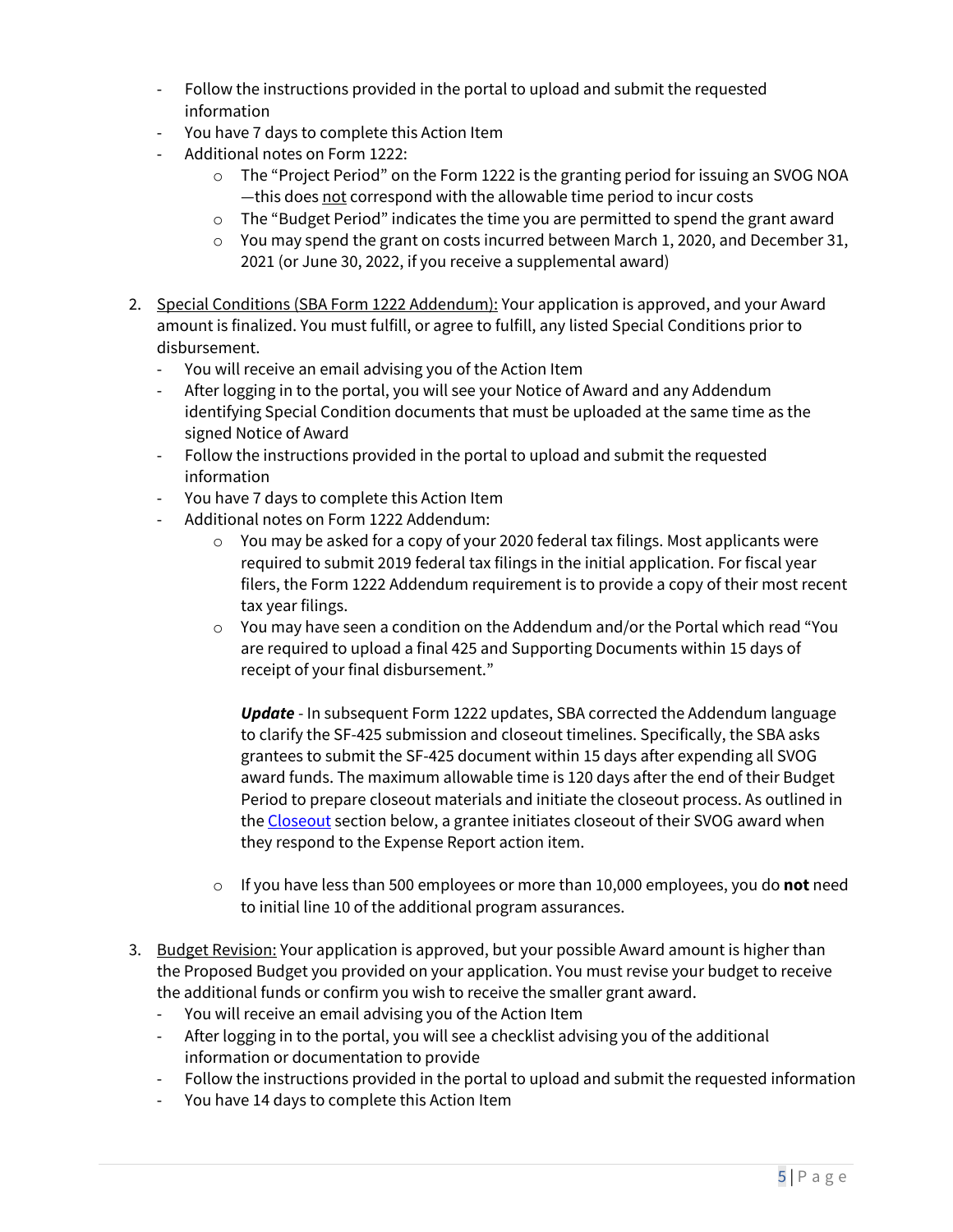## <span id="page-5-0"></span>**Award & Disbursement Stage**

You must return your properly executed NOA and complete any Special Conditions prior to disbursement.

After the SBA receives the completed NOA, you become an Awardee/Grantee and the SBA schedules a disbursement of funds.

You must have an active SAM entity registration to receive funds. You can check your SAM registration status by:

1. Going to <https://www.sam.gov>

2. Selecting Check Registration Status in the Register Your Entity section on the home page (or selecting Check Registration from the footer on every page)

3. Selecting the Sign In button

4. Entering your Unique Entity ID (with or without an EFT Indicator) or your CAGE Code (if applicable)

5. Selecting Search to check your entity registration status

Remember, new SAM.gov entity registrations take up to ten (10) business days to process and can take 30+ business days during periods of peak volume.

#### **A small number of Grantees may see a "rejected" status or "pending" status for a disbursement in the Application Portal. If you see such a status:**

- In most cases, the SBA can correct this disbursement issue on your behalf. The SBA checks for such issues every day and will re-issue the disbursement shortly.
- In some cases, you may need to take action to correct the issue. If this is the case, the SBA will reach out to you with specific instructions.

## <span id="page-5-1"></span>**Declined Applications**

If your application was declined, you will receive an email advising you of this status and have the option to submit an appeal.

Most declined applications did not meet the eligibility criteria established in the SVOG statute. Please see the **SVOG Eligibility Matrix** for additional information.

## <span id="page-5-2"></span>**Appeals, Award Amount Reconsiderations & Supplemental Awards**

After receiving the decision on your initial SVOG application, you will have three options for a next step: appeal, award amount reconsideration, or supplemental award.

#### **Appeal**

If your application was declined, you will receive an email and an update in your SVOG portal indicating you are eligible to submit an appeal. The initial appeal window lasts two weeks, during which time funding will be preserved. There is no guarantee that funding will remain available for applicants who appeal after the close of the initial two-week window.

If you choose to appeal, you will be asked to review the **Eligibility Matrix** and upload a signed statement indicating your grounds for appeal, as well as any supporting documents. A submitted appeal is final. If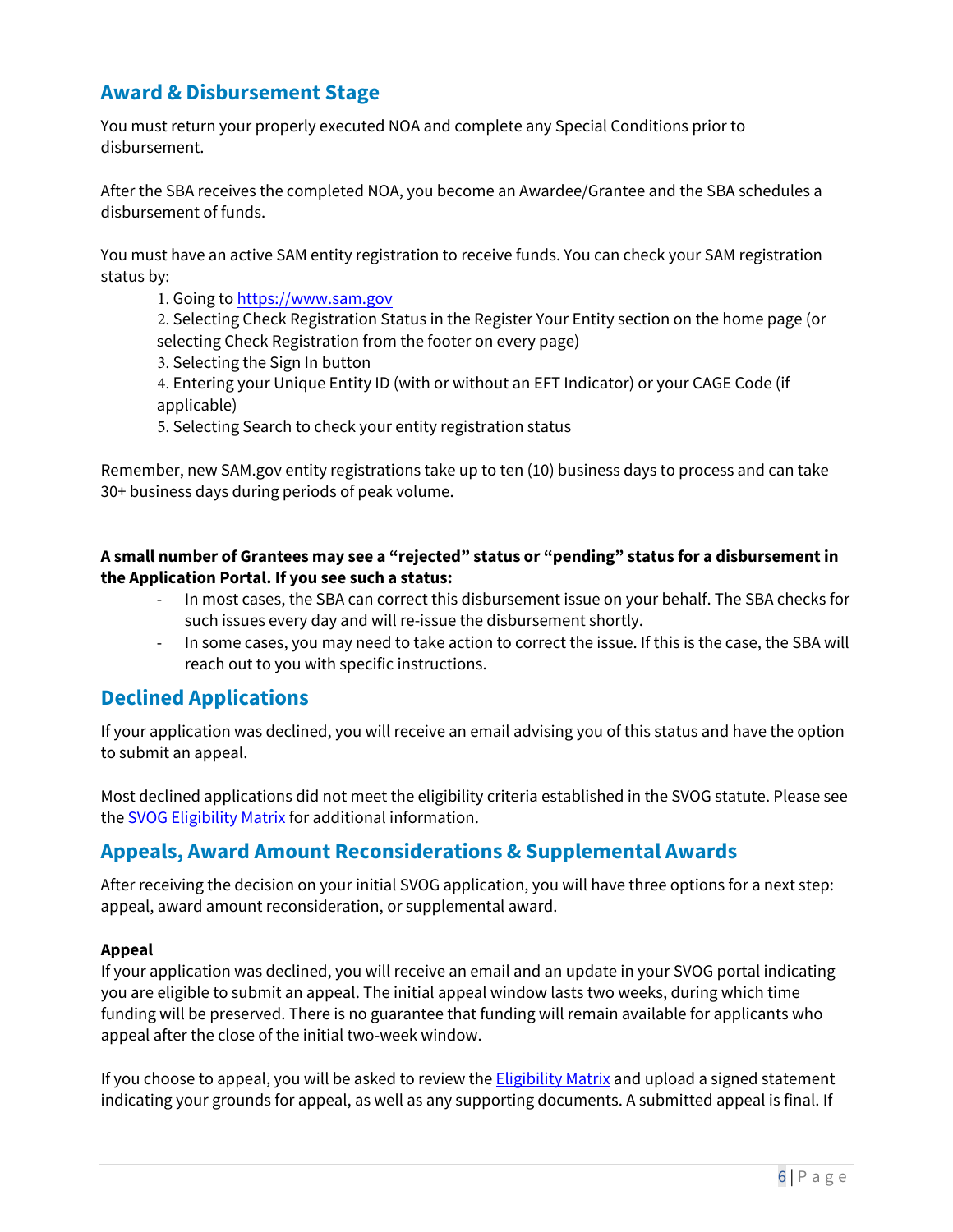your appeal is approved but you receive an Award amount at least \$100 less than the Adjusted Proposed Grant Amount on your application, you will have the opportunity to request an award amount reconsideration. There is no secondary appeal process once an appeal is declined.

#### **Award Amount Reconsideration**

If you receive an award amount at least \$100 less than the Adjusted Proposed Grant Amount on your initial application, you will receive an email indicating that you are eligible to apply for award amount reconsideration. Award amount reconsideration may adjust the amount of your initial award, so this process must be completed prior to evaluation for a Supplemental Award.

The initial reconsideration window will last two weeks, during which time funding will be preserved. There is no guarantee that funding will remain available for applicants who request reconsideration after the close of the initial two-week window.

If you choose to request an award amount reconsideration, you will have to upload supporting documents to validate your earned revenue. Submitted award amount reconsideration requests are final.

#### **Supplemental Award**

If you receive an initial SVOG, you will receive an action item to update your 2021 earned revenue, which you must update to be considered for a Supplemental Award. To do so, log in to the portal and update through this action item.

Those eligible for a supplemental award based on the SVOG statute and earned revenue will be invited to request a supplemental award. If you qualify for a supplemental award based on the required revenue loss and your initial award amount reached the maximum of \$10 million, you can qualify for a no-cost supplemental award to extend the active grantee phase.

Eligibility is determined based on whether Q1 or Q2 2021 earned revenues were no more than 30 percent of Q1 or Q2 2019 earned revenues. For applicants that did not begin operations prior to 2019, Q1 2020 will be used as a comparison to Q1 2021. Supplemental award amounts, as defined in statute, will be 50% of your initial award (adding back any PPP subtracted from the initial award), not to exceed the balance of the initial grant and \$10 million for a single entity.

#### **Reconsideration 2.0 – Final Award Amount Reconsideration**

Once Supplemental eligibility has been processed, Grantees will be invited to request one final opportunity to apply for Reconsideration of their Award Amount. Grantees will receive an email notification of a new Action Item available through their applicant portal inviting them to 'Apply for Reconsideration of your SVOG Award Amount'. This Action Item allows grantee to correct any potential errors on their initial SVOG application which may have decreased their expected award amount.

Grantees should accept the Reconsideration 2.0 invitation if there were any mistakes included in their application which may have decreased their Award Calculation, including: Errors in Earned Revenue figures for 2019, 2020, or 2021 and incorrect Date Business Began Operation. Date Business Began Operation should reflect the date the applying entity began earning revenue, which may be after the date the entity was incorporated.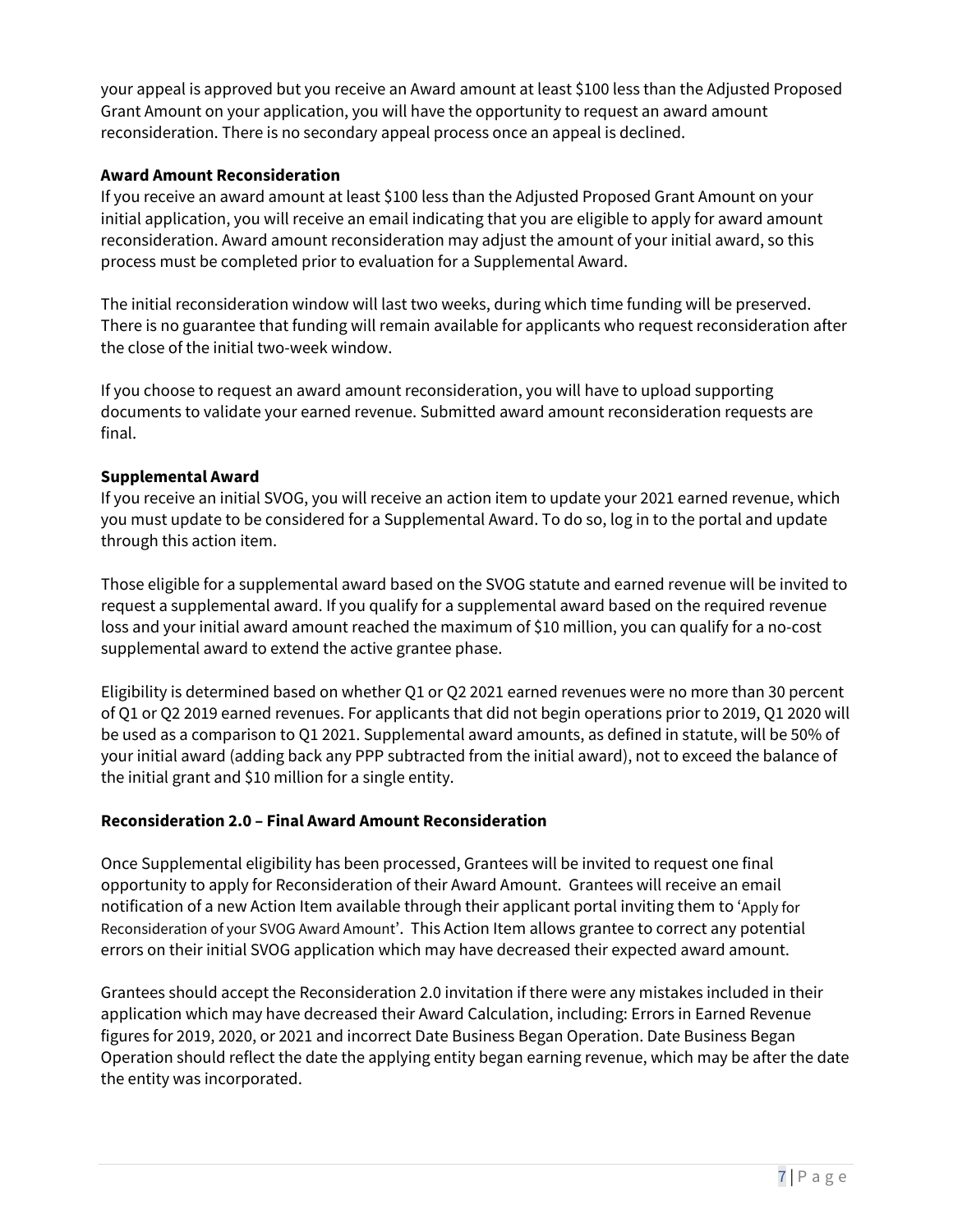Completing this Action Item will allow you to review and revise the information you have provided to SBA. Revisions may result in a change to your initial award amount, and by extension, any potential supplemental award amount. Revisions to the Funding Request made though the Reconsideration 2.0 process will be final.

The reconsideration window will last two weeks, during which time, funding will be preserved. Grantees may request that expired or declined Recon 2.0 Action Items be reissued. Action Items that have been completed cannot be reissued or amended. There is no guarantee that funding will remain available for applicants who request reconsideration after the close of the initial two-week window.

Reconsideration 2.0 is not available for declined applicants.

# <span id="page-7-0"></span>**Active Grantee Phase**

## <span id="page-7-1"></span>**SVOG Active Grantee Process Overview**

**The SVOG Active Grantee Phase begins on the date of initial NOA issuance and lasts until the Budget Period "through" date (Form 1222 Box 5) unless a grantee completes the closeout process before the Budget Period concludes.** This phase involves identifying eligible and allowable expenditures and spending grant award funds until the closeout process is initiated.

**The SVOG program is implementing a multi-step, active grantee phase through award closeout.**  Guidance and the portal capabilities for the SVOG active grantee phase are in development. Below is a process diagram of the active grantee phase and how it is integrated with the closeout phase. **The SBA expects the capabilities and phases below to be finalized and available to grantees early 2022.** 

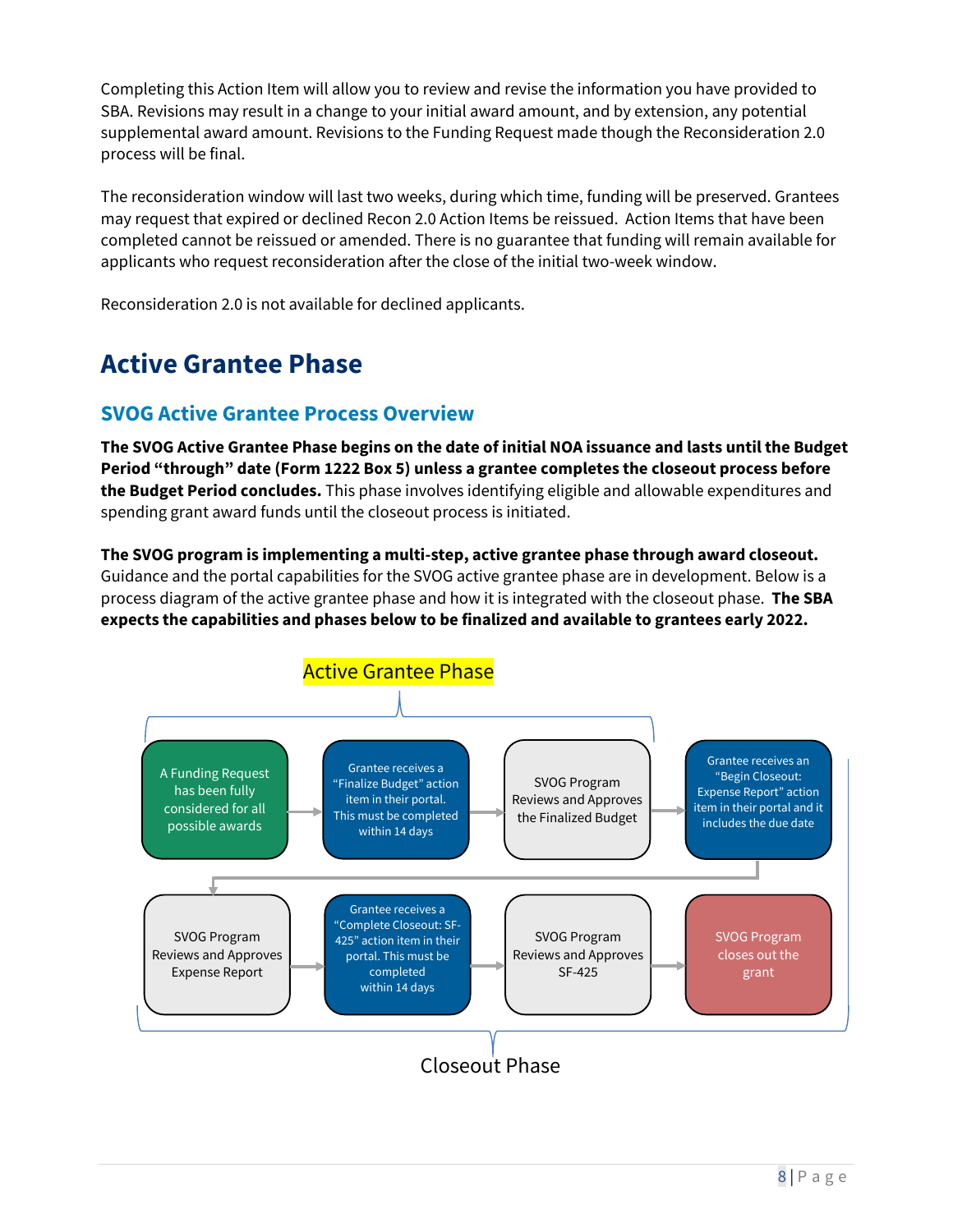## <span id="page-8-0"></span>**Finalize Budget Action Item**

**After your SVOG application has been considered for all possible awards, you will receive an email to respond to a "Finalize Budget" Action Item.** For most, this will be the final budget revision before reporting expenditures and initiating closeout.

Finalize Budget Action Item: Your total award is finalized. You must submit a final budget to the SVOG program to confirm how you are allocating all awarded funds to allowable budget categories.

- You will receive an email advising you of a new, available action item
- After logging in to the portal, you will have the option to check a box to keep your existing budget or fill out a revised budget which accounts for additional awards since your last budget proposal
- Follow the instructions provided in the portal to respond to the certification and attestation statements and submit the finalized budget
- You will have 14 days from the date of receipt to submit the Finalize Budget Action Item

## <span id="page-8-1"></span>**Communication with the SBA**

Through the course of the active grantee phase process, the SBA continues to be available to you as a resource for program support and technical assistance.

**You should submit active grantee phase and closeout questions t[o svogrant@sba.gov.](mailto:svogrant@sba.gov)** This inbox is monitored for specific topics that require SVOG program staff to provide the correct answers. Additionally, trending topics may be incorporated into public guidance.

#### **You can also receive assistance through the following resources:**

For general assistance, call the Office of Disaster Assistance's Customer Service Center**:**  Phone: 1-800- 659-2955, Monday through Friday, 8 am to 8 pm ET For in-depth assistance, contact SBA's resource partners: You can identify partners in your area by visiting [www.sba.gov/local-assistance.](http://www.sba.gov/local-assistance)

General grantee communication may also be provided via GovDelivery updates from **[sba](mailto:sba-oda@updates.sba.gov)[oda@updates.sba.gov](mailto:sba-oda@updates.sba.gov)**.

## <span id="page-8-2"></span>**SVOG Award Timeline and Related Notice of Award Terminology**

**In the SVOG program statute, grantees were given specific time periods to incur eligible costs and to charge costs to the SVOG award.** A cost is considered to have been incurred on the exact date the financial transaction happened, which may be prior to when it was paid for. The guidance in this section outlines the key terms on the NOA (Form 1222) used to establish award timeline parameters and provides helpful guidance on implementing and tracking incurrence of eligible and allowable costs.

#### Important Terminology in Notice of Award (Form 1222)

1. Project Period (Form 1222 Box 4) - The complete length of time for which funds are available for award making.

"From" - Date Initial Phase SVOG Award was issued by the SBA.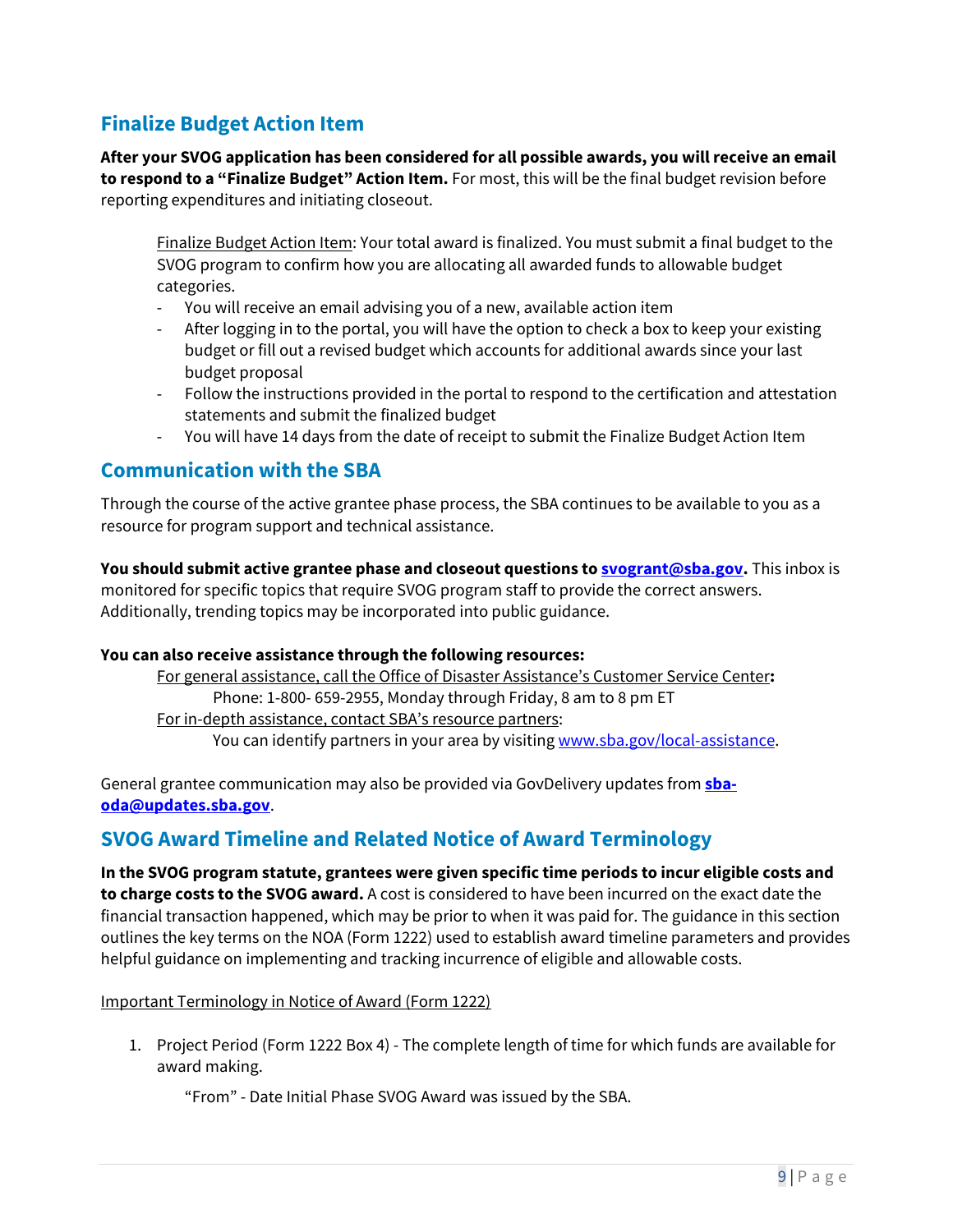"Through" - End date for incurring eligible and allowable costs. Grantee may incur costs from March 1, 2020, to the date in this box.

*Helpful Information*

- Transactions relating to payroll are eligible costs if work was performed between March 1, 2020, and the "Through" date in this box.
- Transactions relating to the procurement of goods or services are eligible costs if the date of the binding written commitment falls between March 1, 2020, and the "Through" date in this box.
- 2. Budget Period (Form 1222 Box 5) The complete length of time you have to spend award funds on eligible and allowable costs. You can spend award funds to cover eligible and allowable costs incurred from March 1, 2020, to the "Through" date in Box 4 in your most recently issued NOA.

"From" - First date to spend award funds.

"Through" - Final date to spend award funds.

*Helpful Information*

The final date of the Budget Period ("Through" date in Form 1222 Box 5) is the end of the grant term and you should start preparing for closeout if you have not already begun the closeout process.

## <span id="page-9-0"></span>**Permissible Spending of SVOG Award Funds**

## <span id="page-9-1"></span>**Assessing Cost Eligibility and Allowability**

**Grantees must spend SVOG funds on costs which are eligible and allowable.** 

**Misuse of SVOG funds can result in disciplinary action, such as monetary penalties.** 

"Eligible Costs" are costs incurred between March 1, 2020, and the Project Period "Through" date on Form 1222 at Box 4. Form 1222 is also referred to as the NOA. If you have received more than one NOA, rely on the most recently issued NOA.

Costs incurred outside the eligible cost period may not be paid for or reimbursed with SVOG funds [\(see](https://www.sba.gov/document/support-faq-regarding-shuttered-venue-operators-grant-svog)  [SVOG program FAQ Document – Question 118\)](https://www.sba.gov/document/support-faq-regarding-shuttered-venue-operators-grant-svog).

"Allowable Costs" are costs deemed legally permissible based on the authorizing language in the program's statute and Title 2 of the Code of Federal Regulations, Part 200 (2 C.F.R. 200).

For clarifications on allowable use of funds visit [SVOG program FAQ Document.](https://www.sba.gov/document/support-faq-regarding-shuttered-venue-operators-grant-svog)

**The SVOG program provides a budget form with allowable cost categories; if a cost incurred does not align with an allowable budget category, it is likely that cost is not an allowable cost.** Use your Final Budget response as a guide during the SVOG active phase and to direct the allowable use of SVOG funds.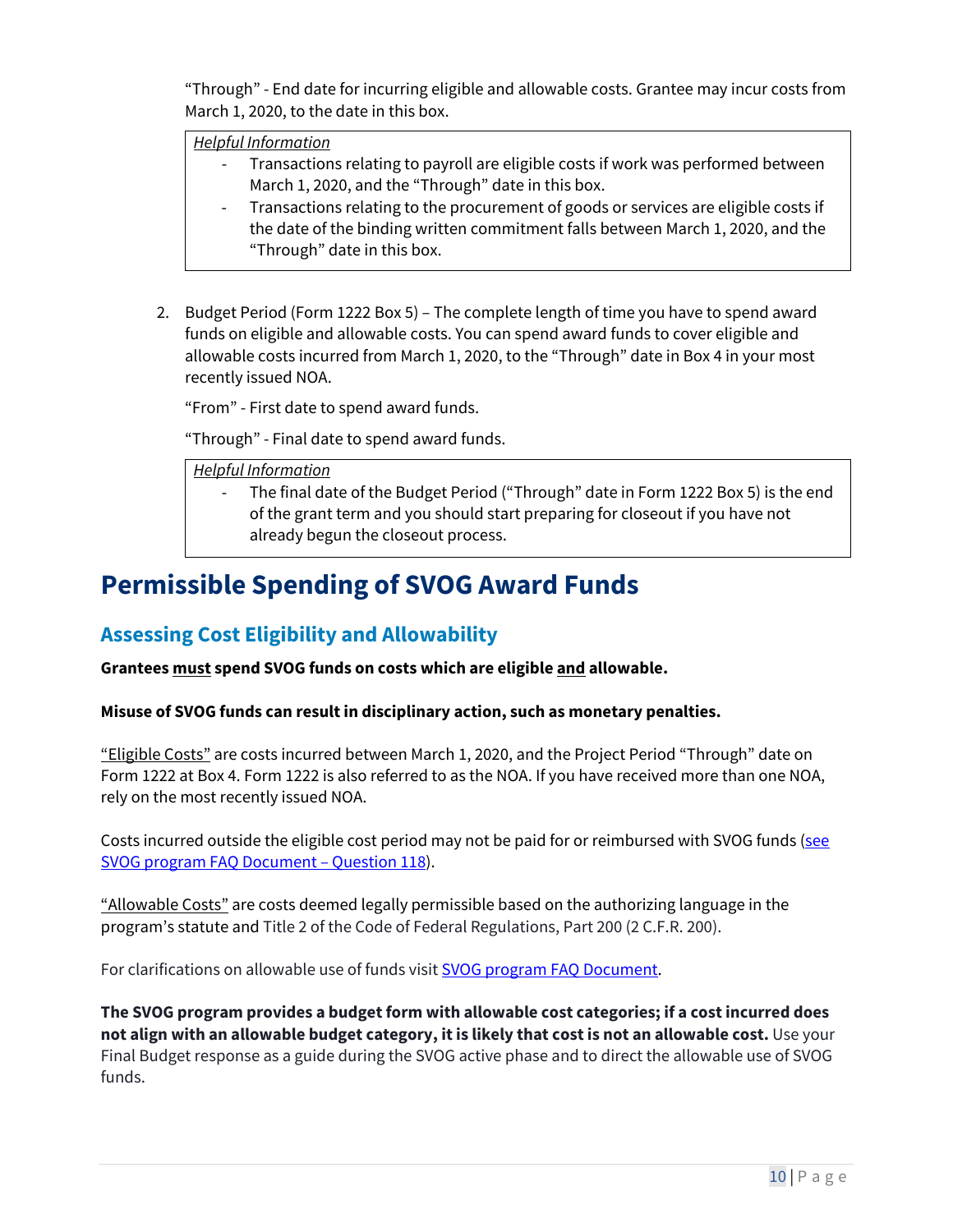**In addition to the laws and interpretations provided by the SBA, when assessing whether a cost is allowable, you should also consider:**

- Is the cost reasonable and necessary for my business?
- Do sound business practices support the cost?
- Does the cost clearly fit into an approved cost category in the grant award?

## <span id="page-10-0"></span>**Demonstrating Costs Allocability**

**Allocability means eligible and allowable costs must be properly aligned to cost categories of an SVOG award. Grantees should maintain supporting documentation that shows the grant funds used align with an allowable budget category.** Then in the Expense Report Action Item (Closeout Process), the total amount of funds expended across each allowable budget category should equal the supported allocable cost amount.

**You can split a cost between multiple funding sources.** When splitting a cost, you must clearly demonstrate in your records how the cost was divided and how the SVOG allocable cost were connected to an allowable budget category and charged to the SVOG award.

## <span id="page-10-1"></span>**Maintaining Supporting Documentation and Record Retention**

**The law requires you to maintain employment records for 4 years following the receipt of funds (this is the "From" date in Form 1222 Box 5), and to maintain all other records documenting compliance and eligibility for the SVOG Program for 3 years following the receipt of funds.** These retained records should clearly depict how SVOG award funds were spent on eligible and allowable costs. The sum of costs documented should align with the total funds spent as recorded in the closeout process Expense Report Action Item and Complete Closeout: SF-425 Action Item.

**You must maintain all documents associated with SVOG award fund expenditures.** Some examples include, but are not limited to:

- $\circ$  Employment Records: The SVOG statute requires grantees to maintain employment records for 4 years following the receipt of funds (this is the "From" date in Form 1222 Box 5)
- o Contracted Services: procurement process (as applicable), executed contract, invoices, payments, evidence of implemented contract deliverables, evidence of, and explanations for, partial charges to SVOG award funds, and any files documenting reporting or monitoring efforts.
- $\circ$  Personnel Costs (staff time): employment contracts stating terms and conditions of employment, timesheets for time worked and charged, and evidence and explanations for how much personnel time was partially or fully reimbursed with SVOG award funds.
- $\circ$  Equipment and Supplies (below procurement threshold): paid invoice or receipt clearly displaying the vendor, date purchased, the item(s) purchased, and cost amount charged to the SVOG award.

# <span id="page-10-2"></span>**Closeout**

## <span id="page-10-3"></span>**Closeout Timeline**

**You initiate your SVOG closeout by responding to the Expense Report Action Item in the SVOG** 

**portal.** You are encouraged to initiate closeout by responding to the action item soon after expending all grant award funds, as the award work and financial recordkeeping will be fresh and it should make for an easier closeout. The guidance to pursue timely closeout is articulated in the NOA addendum and SVOG [Program FAQ Document.](https://www.sba.gov/document/support-faq-regarding-shuttered-venue-operators-grant-svog)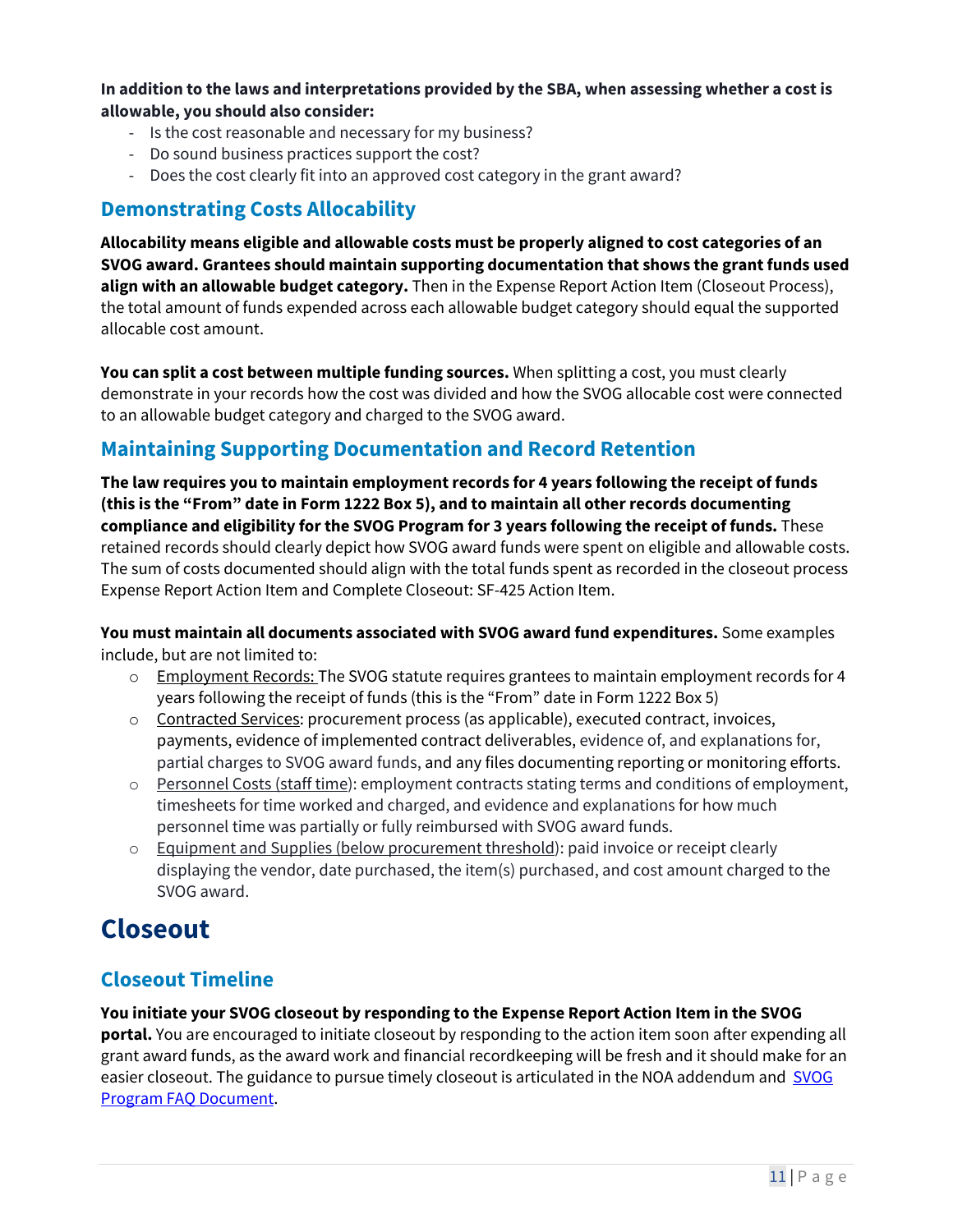**You are required to respond to the Expense Report Action Item and initiate the closeout process no later than 120 days after the end of your Budget Period ("Through" date in Form 1222 Box 5).** The overarching closeout process expectations for the SBA and grantee are outlined in  $2$  CFR 200.344 – [Closeout.](https://www.ecfr.gov/current/title-2/subtitle-A/chapter-II/part-200/subpart-D/subject-group-ECFR682eb6fbfabcde2/section-200.344)

## <span id="page-11-0"></span>**SVOG Closeout Process Overview**

**The SVOG program is implementing a multi-step grant award closeout.** Guidance and the portal capabilities for the SVOG Closeout Process are in development. Below is a process diagram of the closeout phase and how it integrated with the active grantee phase. As mentioned above, **the SBA expects the capabilities and phases below to be finalized and available to grantees early 2022.** 



**Closeout Phase** 

| <b>Phase 1</b>                                                                                         | <b>Grantee Responsibilities</b>                                                                                                                                                                                                                                                  |  |  |  |
|--------------------------------------------------------------------------------------------------------|----------------------------------------------------------------------------------------------------------------------------------------------------------------------------------------------------------------------------------------------------------------------------------|--|--|--|
| <b>Expense Report</b><br><b>Action Item</b>                                                            | - Assemble supporting documentation<br>- Organize expenditures by budget category<br>- If applicable, prepare property inventory and create request for property<br>disposition instructions<br>- Respond to any follow-up questions from the SBA                                |  |  |  |
| <b>COMPLETE</b> - Phase 1 is complete when the SBA approves the Expense Report Action Item             |                                                                                                                                                                                                                                                                                  |  |  |  |
| <b>Phase 2</b>                                                                                         | <b>Grantee Responsibilities</b>                                                                                                                                                                                                                                                  |  |  |  |
| <b>Complete Closeout:</b><br><b>SF-425 Action Item</b><br>(plus survey and<br>supporting<br>documents) | - Confirm SF-425 has the correct data<br>- Respond to the survey<br>- If applicable, upload supporting documents for property disposition<br>- If applicable, complete and document repayment of unused SVOG award<br>money<br>- Respond to any follow-up questions from the SBA |  |  |  |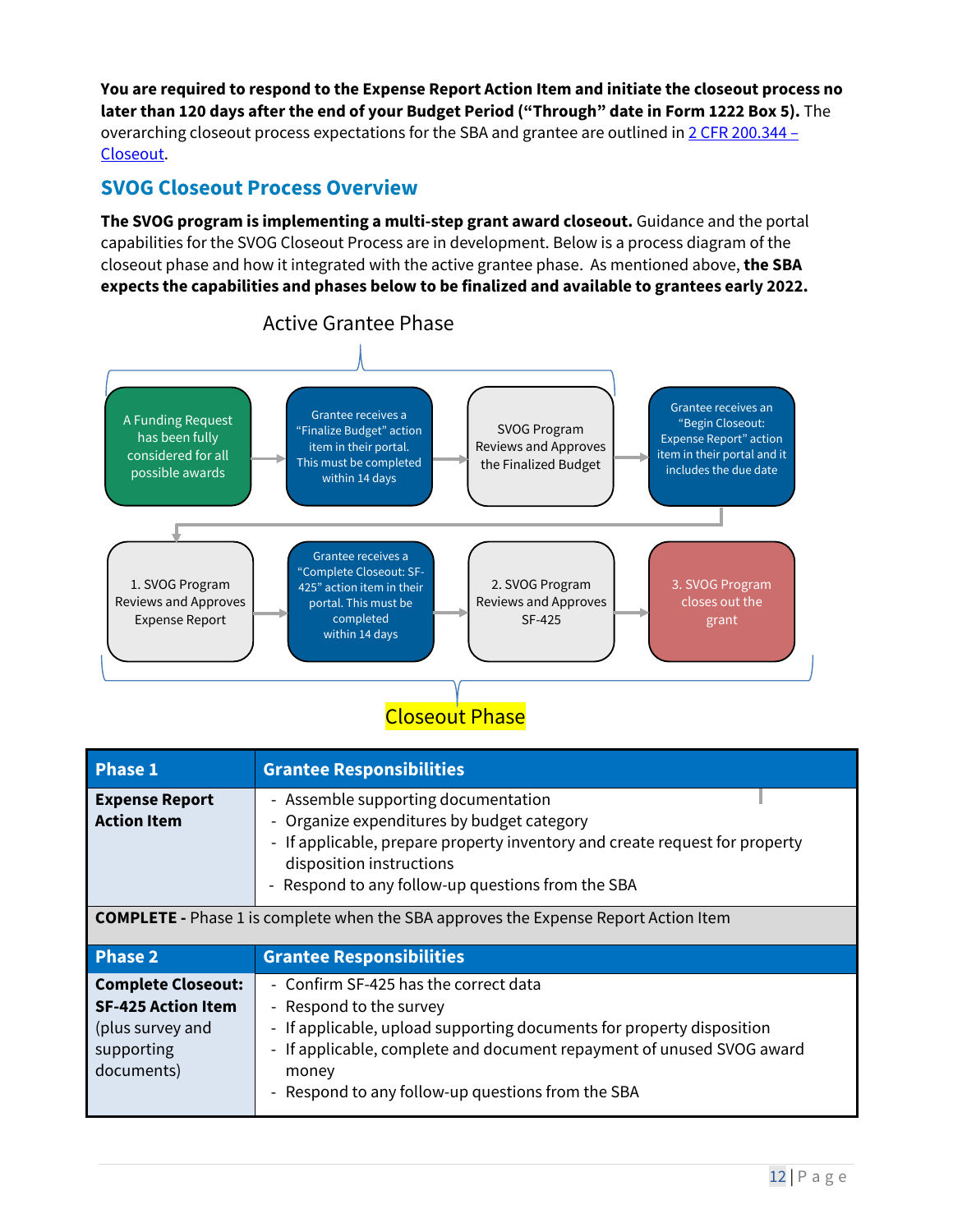| <b>COMPLETE</b> - Phase 2 is complete when the SBA approves the Complete Closeout: SF-425 Action Item |  |  |  |
|-------------------------------------------------------------------------------------------------------|--|--|--|
|-------------------------------------------------------------------------------------------------------|--|--|--|

| <b>Phase 3</b>     | <b>Grantee Responsibilities</b>                                               |
|--------------------|-------------------------------------------------------------------------------|
| <b>Grant Award</b> | Receive grant award closure notification and (if necessary) provide any final |
| Closure            | response                                                                      |

**COMPLETE –** Phase 3 is complete when the grantee receives notification of grant award closeout and (if necessary) completes a final response to the SBA

## <span id="page-12-0"></span>**Barriers to Closeout**

#### **The SBA cannot complete grant award closeout if any of the following conditions are present:**

- Open monitoring event (please see below for additional information),
- Unresolved audit issues, or
- An unresolved grantee question or response, examples include grantee change in ownership request, grantee failure to respond to action item, and grantee failure to repay unused grant funds.

# <span id="page-12-1"></span>**Monitoring**

## <span id="page-12-2"></span>**What is Monitoring?**

**Monitoring is an SBA-led review of grantees to determine whether award funds were used for eligible and allowable purposes.** All federal grants include monitoring and all SVOG grantees should be prepared for monitoring. The SBA will use a risk-based monitoring system to select the grantees to monitor. SBA will notify you if you have been selected for monitoring.

## <span id="page-12-3"></span>**SVOG Monitoring Process**

**The majority of monitoring will be done remotely by SVOG staff, but some grantees may receive onsite monitoring.** The monitoring process, including review and responses, will be managed through the SVOG Portal and SBA staff will follow up directly by email or phone as needed. SBA will assign a specific SVOG program staffer to each monitoring event and this individual will serve as the primary reviewer and point of contact.

**If selected for monitoring, you will receive a notification in the portal and an email from the SBA notifying you that an action item is pending response.** The action item will provide the monitoring scope and details regarding the information and documentation you must provide.

**Most monitoring events will start while the grantee is actively implementing its award, so you are encouraged to continue spending award funds unless otherwise notified by the SBA.** The SBA may begin a monitoring review once the closeout phase has been initiated or after a grant award has been closed out.

## <span id="page-12-4"></span>**Grantee Role and Responsibilities in Monitoring Process**

**You are expected to respond timely and completely to monitoring notifications and follow-up requests**. If you have questions about the monitoring scope or requested documents, please reach out to your SVOG point of contact.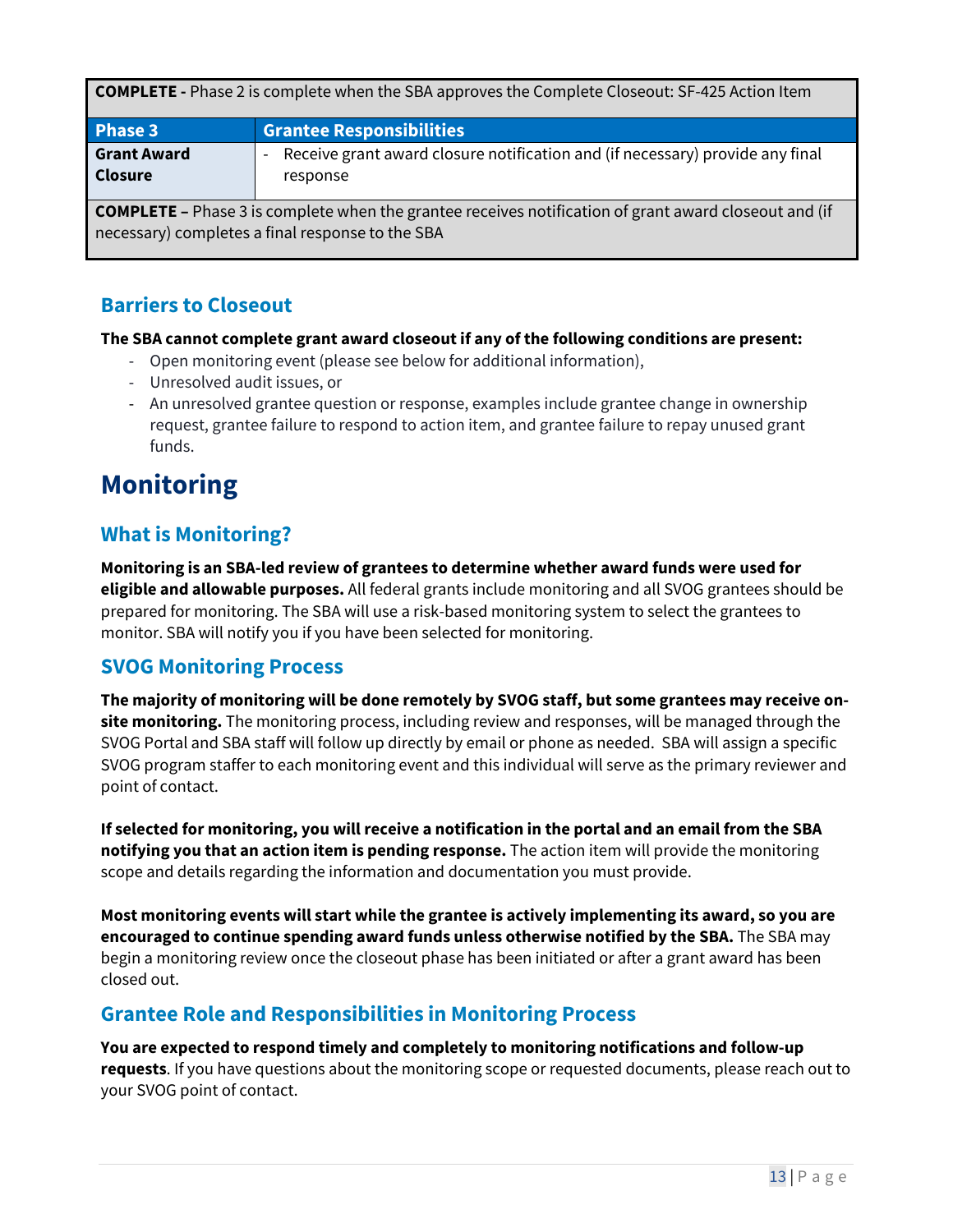**Eligible and allowable expenses can only be determined based on the documents and responses you provide to the SBA.** If you fail to respond timely or completely, then the SBA will make its eligible and allowable use determination based on the responses and documents provided.

## <span id="page-13-0"></span>**Monitoring Event Conclusions, Corrective Actions and Closure**

**You will be contacted by email once a monitoring review is complete.** In this email, the SBA will provide a summary of its monitoring review and the resulting monitoring conclusions. The monitoring conclusions will encompass SBA's evaluation of eligible and allowable use of funds, plus, if needed, a list of corrective actions and the delivery of technical assistance guidance to improve the grantee active award phase.

**If the SBA concludes SVOG funds are being used for eligible and allowable purposes, then the SBA will close the monitoring event.** No further response will be required from you on this monitoring event.

**If the SBA concludes SVOG funds are not being used for eligible and allowable purposes, then the SBA will provide a list of corrective actions.** You will need to resolve all corrective actions with followup responses before the monitoring event can be closed. Corrective action examples include updated spending policies, improved financial controls, or repayment of ineligible or unallowable costs. If a cost is found to be ineligible or unallowable, the SBA will work with you to reallocate the funds to an eligible and allowable cost that has yet to be reimbursed or request the funds be returned. If you do not comply with the Agency's request for returned funds, the SBA may take other measures to recoup the funds, up to and including litigation and noting a grantee's noncompliance in FAPIIS.

# <span id="page-13-1"></span>**Audit**

## <span id="page-13-2"></span>**What is Auditing?**

The SVOG Auditing phase captures instances in which you may be required to undergo a third-party audit of your organization and/or operation of your SVO grant.

## <span id="page-13-3"></span>**Audit Requirements**

**If you expend more than \$750,000 in Federal funds (across all Federal sources including SVOG funds) within your fiscal year, you will be required to complete a third-party audit.** If you received a PPP loan, it does not count against the \$750,000 expenditure threshold. SVOG grantees that do not surpass the \$750,000 expenditure threshold within their own fiscal year will not be responsible for conducting an audit under these requirements.

**The audit requirements differ between for-profit entities and all other non-Federal entities (includes [nonprofit organizations](https://www.law.cornell.edu/definitions/index.php?width=840&height=800&iframe=true&def_id=71161ffd27f28fb88fa72dfe9f1c5e62&term_occur=999&term_src=Title:2:Subtitle:A:Chapter:II:Part:200:Subpart:A:Subjgrp:27:200.69), institution of higher education, [state,](https://www.law.cornell.edu/definitions/index.php?width=840&height=800&iframe=true&def_id=89450cc597955157f0392deeabdb3199&term_occur=999&term_src=Title:2:Subtitle:A:Chapter:II:Part:200:Subpart:A:Subjgrp:27:200.69) [local government,](https://www.law.cornell.edu/definitions/index.php?width=840&height=800&iframe=true&def_id=5314ea343bca6c21e35dd2667cc31c2a&term_occur=999&term_src=Title:2:Subtitle:A:Chapter:II:Part:200:Subpart:A:Subjgrp:27:200.69) and [Indian tribes](https://www.law.cornell.edu/definitions/index.php?width=840&height=800&iframe=true&def_id=f635d62af1e27a993a27e166fb2a04bb&term_occur=999&term_src=Title:2:Subtitle:A:Chapter:II:Part:200:Subpart:A:Subjgrp:27:200.69)).** 

If you are a nonprofit organization, an institution of higher education, [state,](https://www.law.cornell.edu/definitions/index.php?width=840&height=800&iframe=true&def_id=89450cc597955157f0392deeabdb3199&term_occur=999&term_src=Title:2:Subtitle:A:Chapter:II:Part:200:Subpart:A:Subjgrp:27:200.69) [local government,](https://www.law.cornell.edu/definitions/index.php?width=840&height=800&iframe=true&def_id=5314ea343bca6c21e35dd2667cc31c2a&term_occur=999&term_src=Title:2:Subtitle:A:Chapter:II:Part:200:Subpart:A:Subjgrp:27:200.69) or Indian [tribe,](https://www.law.cornell.edu/definitions/index.php?width=840&height=800&iframe=true&def_id=f635d62af1e27a993a27e166fb2a04bb&term_occur=999&term_src=Title:2:Subtitle:A:Chapter:II:Part:200:Subpart:A:Subjgrp:27:200.69) **you must complete an audit in line with the requirements outlined in the [Uniform Guidance](https://www.ecfr.gov/current/title-2/subtitle-A/chapter-II/part-200/subpart-F)  [Subpart F \(2 CFR 200. 500](https://www.ecfr.gov/current/title-2/subtitle-A/chapter-II/part-200/subpart-F) – 521), which requires a single audit or program-specific audit.**

**If you are a for-profit entity, you can complete one of the following to meet the auditing requirement:**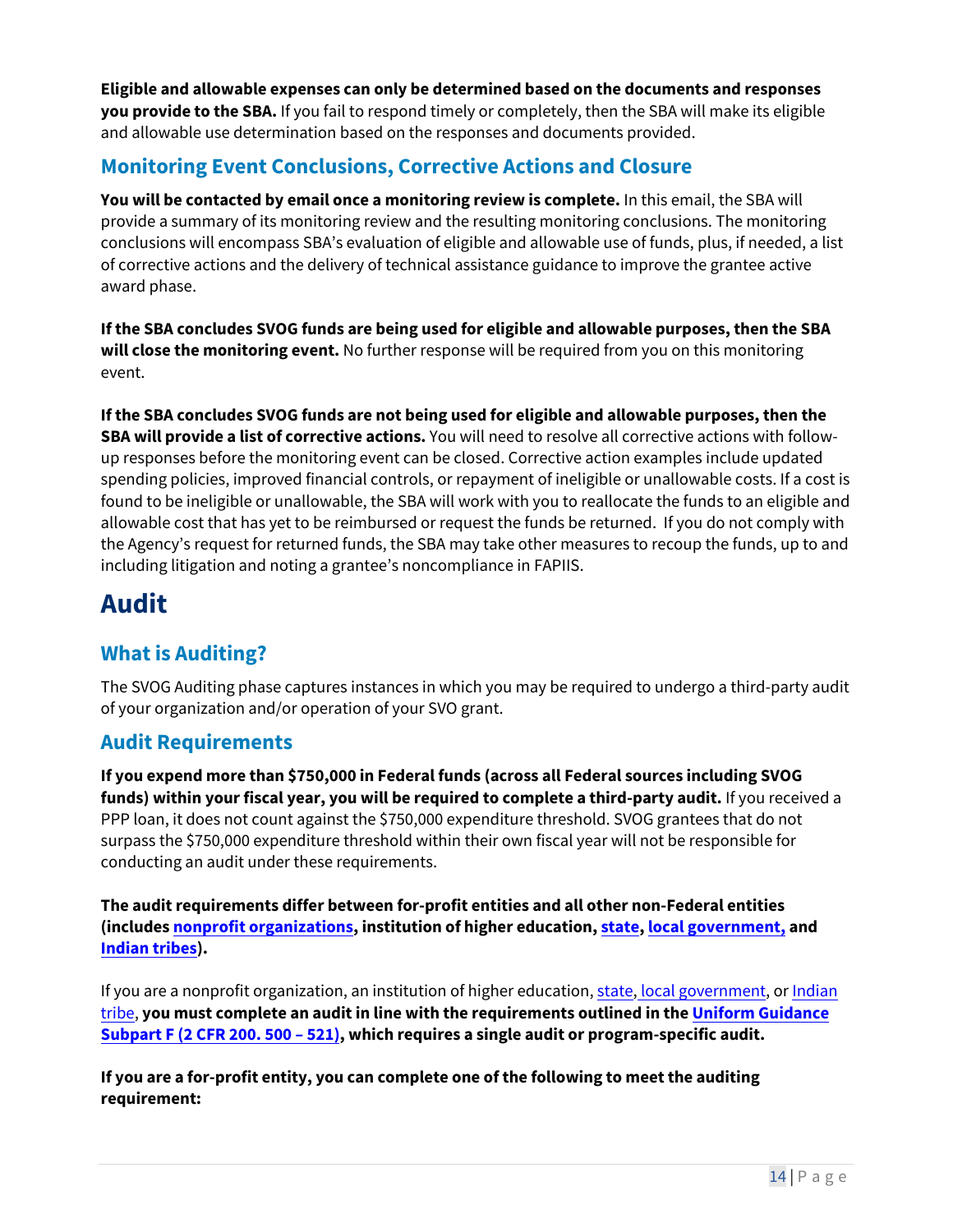- 1. Single audit or program specific audit consistent with **Uniform Guidance [Subpart F \(2 CFR 200.](https://www.ecfr.gov/current/title-2/subtitle-A/chapter-II/part-200/subpart-F)  [500 – 521\)](https://www.ecfr.gov/current/title-2/subtitle-A/chapter-II/part-200/subpart-F)**; OR
- 2. an audit of the entity's financial statements.

## <span id="page-14-0"></span>**Which one: Single or Program-Specific Audit?**

**If you only receive SVOG as your source of Federal funding, you can elect to have a program specific audit (instead of a single audit as outlined in 2 CFR 200.501(c)).** Under a program-specific audit, SVOG grantees will contract with an independent auditor to conduct a review of your active SVOG award phase including a review of SVOG program compliance, your internal controls, and your financial system and recordkeeping.

**If you are an entity with broader Federal funding support from multiple sources, you must conduct a single audit as opposed to a program-specific audit.** The structure of a single audit allows for an auditor's review to focus initially on the financial and management controls the organization has in place to administer multiple funding streams and ensure that cost allocation is clearly tracked. Then based on the size of the funding portfolio and distribution of funding sources, the auditor will test program specific records for adherence with the entity's policies and procedures and compliance with the Federal program rules and requirements. The prominence of auditing specific to the SVOG award fund management and usage in the single audit will vary based on the proportionate share of SVOG funds expended versus other Federal funding expended within the entity's own fiscal year.

**SBA is working to develop an SVOG Compliance Supplement for 2022.** This compliance supplement will serve as a tool to direct compliance auditors in their audit reviews of SVOG awards. Although the compliance supplement is being released for 2022, SBA encourages compliance auditors and SVOG awardees to utilize the supplement as guidance for 2021 as well.

**Expenses related to a single or program specific audit or a financial audit conducted to meet this audit requirement are an allowable use of SVOG award funds, see** [SVOG Program FAQ Document –](https://www.sba.gov/document/support-faq-regarding-shuttered-venue-operators-grant-svog)  [Question 156.](https://www.sba.gov/document/support-faq-regarding-shuttered-venue-operators-grant-svog)

## <span id="page-14-1"></span>**Audit Reporting Requirements**

**If you are a non-Federal entity required to complete a single or program specific audit, you must upload the reporting package to the Federal Audit Clearinghouse (FAC) as detailed in [2 CFR 200.512.](https://www.ecfr.gov/current/title-2/subtitle-A/chapter-II/part-200/subpart-F)**  The composition of the FAC reporting package is described in 2 CFR 200.512(c). If the auditor makes findings in their report, then the grantee is expected to resolve the findings with a corrective action plan and submit the corrective action plan in its FAC reporting package. A non-Federal entity will also be required to submit their audit reporting package directly to SBA.

**For-profit entities required to complete a financial audit must provide a copy of their audit report to SBA, including all audit package components, findings, and corrective action plan as applicable.**

**SBA will utilize an Audit Reporting Action Item to collect audit report packages from non-Federal and for-profit entities.** Both entity types have nine months from the end of their fiscal year to submit their audit report packages.